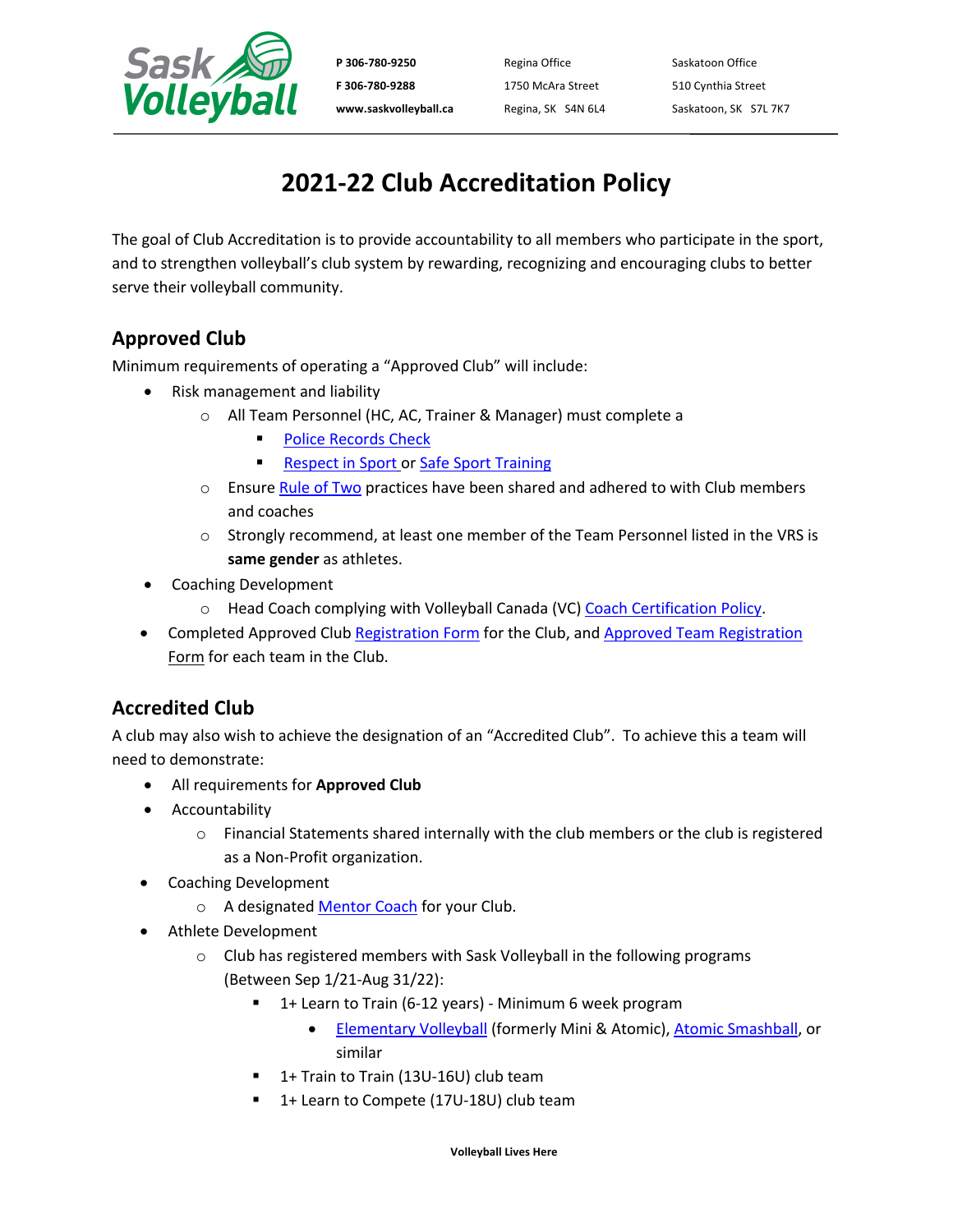

P 306-780-9250 Regina Office Saskatoon Office **F 306-780-9288** 1750 McAra Street 510 Cynthia Street

www.saskvolleyball.ca Regina, SK S4N 6L4 Saskatoon, SK S7L 7K7

- Active website or Social Media account
- Published Formal Policies on Website or Social Media
	- o Team and Club operating policies including athlete selection
		- o Adopt Sask Volleyball governance policies: Appeal, Code of Conduct, Confidentiality, Conflict of Interest, Discipline and Complaints, Dispute Resolution, Screening
			- Clubs must include a link to Sask Volleyball's governance page
- Club is represented at Sask Volleyball's Annual General Meeting
- Completed Accredited Club Registration Form for the Club, and Accredited Team Registration Form for each team in the Club

### **Performance Team (Soft Launch for 2021-22)**

- Relevant to 16-18U teams only
- Meet all **Accredited Club** requirements
- Coaching Development minimum requirements
	- o Head Coach is Performance Coach Trained and working towards Certification
		- May not be registered or assigned with another club team roster
	- o Assistant Coaches are Advanced Development Coach Trained and working towards Certification
		- May not be registered or assigned with another club team roster
- Advanced training and competition schedule for development phase including sport science support
	- $\circ$  On court training/competition aligned with Long Term Development (LTD) Learning to Compete stage. Performance Team expectations:
		- § Pre-Season (Nov-Dec)
			- Train 2-3 times a week with a focus on skill development
			- Compete once per month
		- § In-Season (Dec-May)
			- Train 3-5 times per week when no competition is scheduled
			- Compete in all league matches, Provincials, and Club Nationals, plus a minimum of 1 out of province tournament
		- § HP-Season (Dec, Jun-Jul)
			- Support club coaches and athletes to attend all Team Sask programming
				- o Dec Training weekend (Returning athletes must attend)
				- o Jan-May Recommend potential athletes for provincial ID camps, tryouts, and Premier League
				- o Jun-Jul Successful Team Sask candidates: S&C + 3 weeks of training + Canada Cup
		- § Off-season (Jul-Aug)
			- Rest and recovery time

**Volleyball Lives Here**